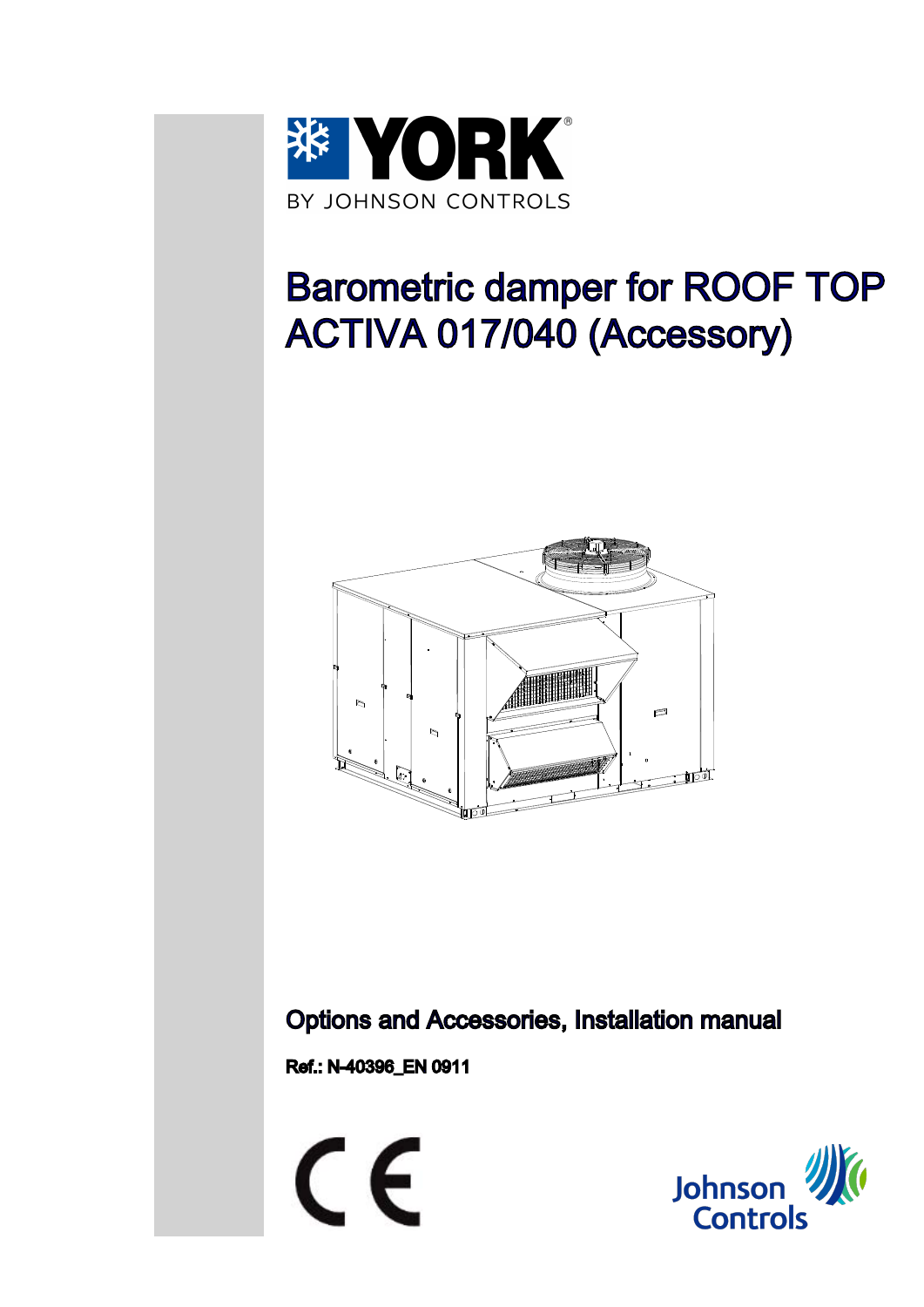| $1 \quad \blacksquare$ |  |  |  |
|------------------------|--|--|--|
| 1.1                    |  |  |  |
| 1.2                    |  |  |  |
| 1.3                    |  |  |  |
| 1.3.1                  |  |  |  |
|                        |  |  |  |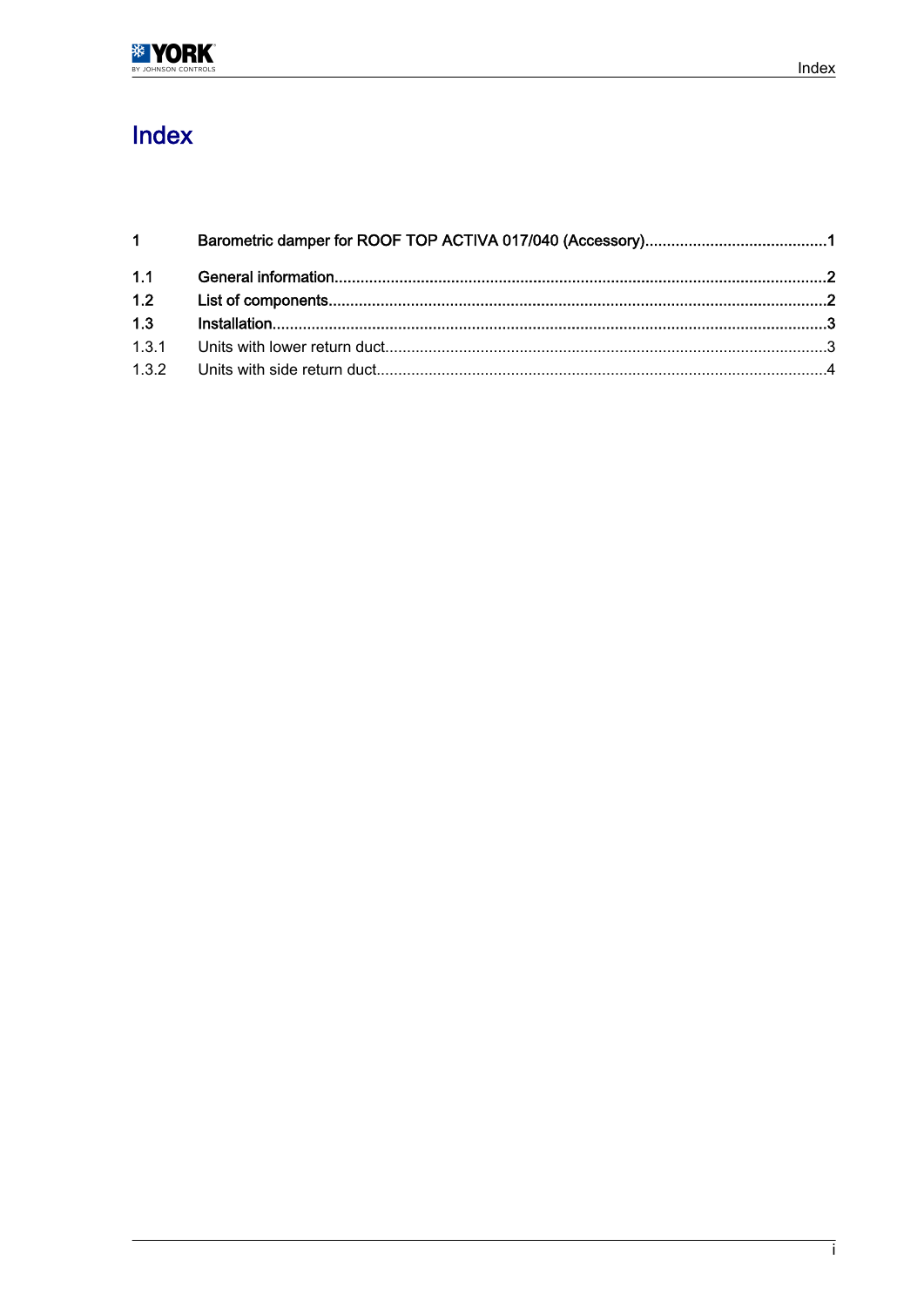1

# <span id="page-2-0"></span>Barometric damper for ROOF TOP ACTIVA 017/040 (Accessory)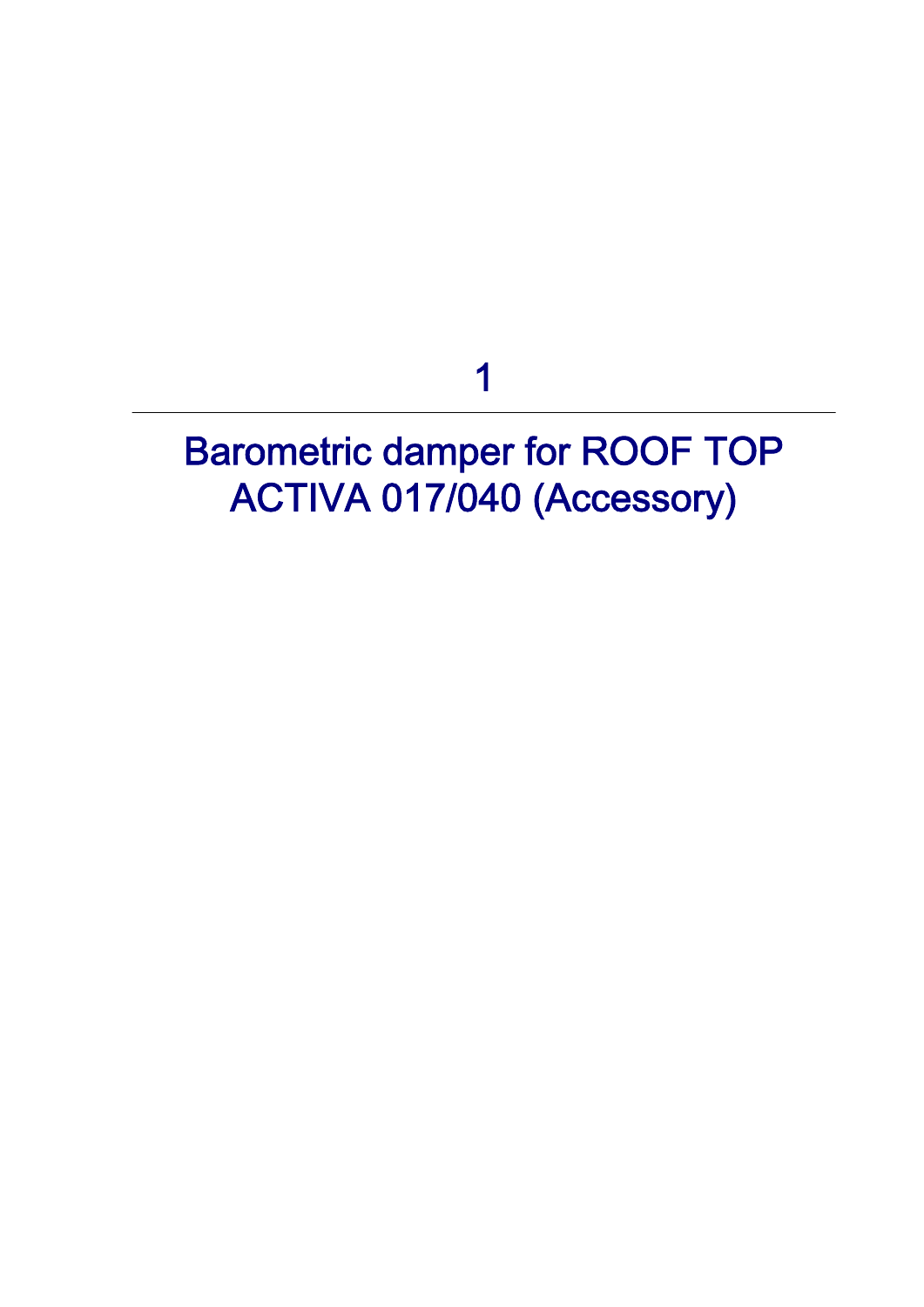

<span id="page-3-0"></span>1.1 General information

#### 1.1 General information

This accessory relieves the excess air pressure inside the building that may be generated through use of the economiser or the motorised damper.

It is the cheapest and most suitable extraction system for installation where the air return is duct-free and planned air exhaust is a maximum of 25% of the total supply air flow.

It is formed by an excess pressure damper and rain protection with a built-in bird protection grille.

When the outdoor air inlet opens and the return air flow is closed proportionally, the pressure inside the building increases. When the pressure is greater than atmospheric pressure, the damper is opened to release any excess pressure directly outdoors.

- Where the return duct connection to the unit is at the bottom, the barometric damper assembly and rain protection are installed on the side of the unit. See [Units with lower return duct](#page-4-0), see on page 3.
- If the return duct connection to the unit is on the side, the barometric damper assembly and rain protection are installed as close to the unit as possible, directly on the front of the return duct. See [Units with side return duct](#page-5-0), see on page 4.



The assembly is supplied pre-assembled for on-site installation.

#### 1.2 List of components

This accessory consists of the components indicated in the table.

| Pos.                       | <b>Description</b>                  |                |  |  |  |
|----------------------------|-------------------------------------|----------------|--|--|--|
| 1.                         | Rain protection assembly (Rainhood) |                |  |  |  |
| 2.                         | Overpressure damper                 |                |  |  |  |
| 3.                         | Rubber sealing strip                | 3 <sub>m</sub> |  |  |  |
| 4.                         | 4.8x16 self-threading screws        | 6              |  |  |  |
| 5.                         | Seal washers                        |                |  |  |  |
| 6.                         | M6x20 bolts                         |                |  |  |  |
| ROOF TOP barometric damper |                                     |                |  |  |  |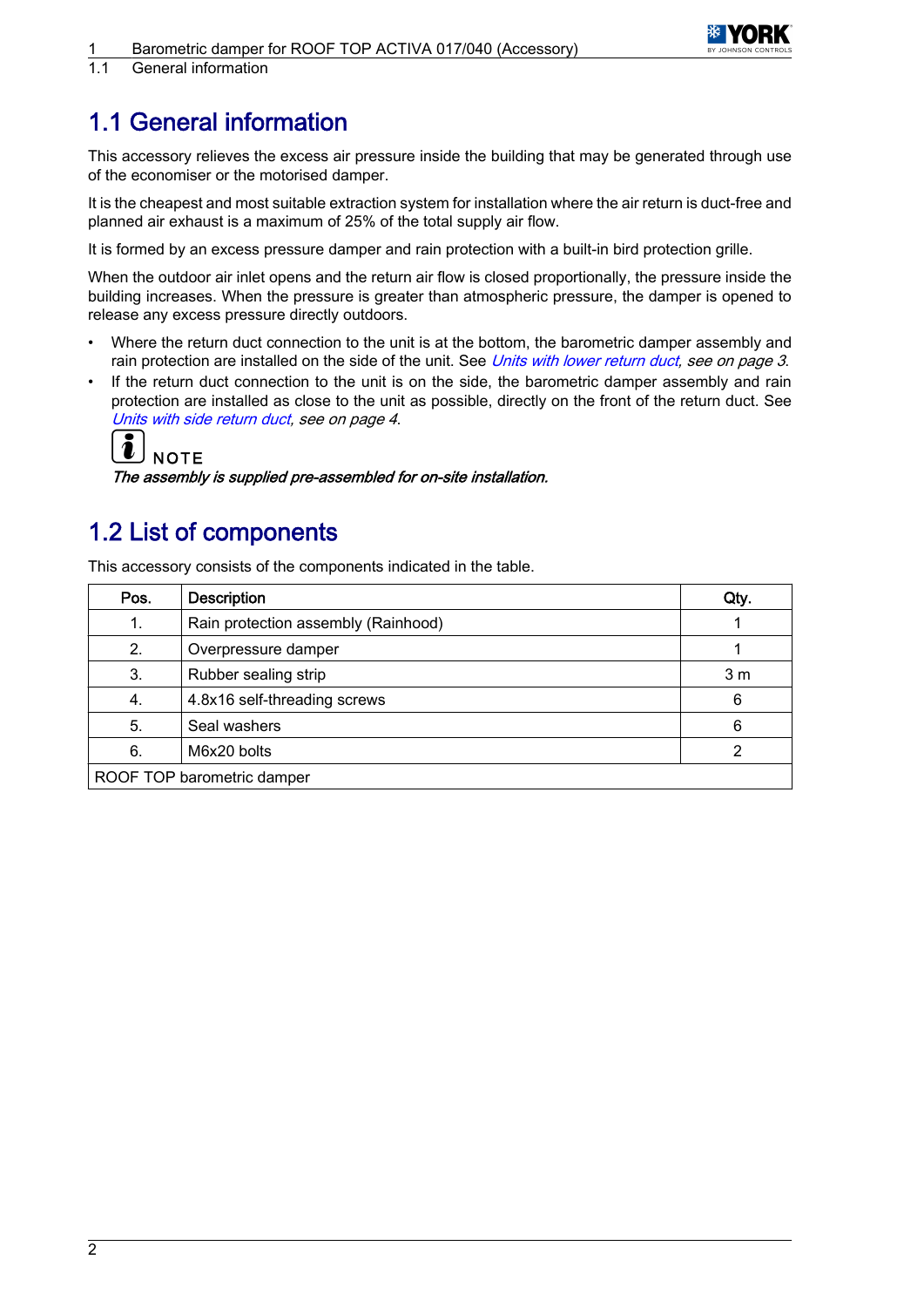### <span id="page-4-0"></span>1.3 Installation

#### 1.3.1 Units with lower return duct



- A. Outdoor air inlet (Economiser) 1. M6x20 bolts (x2)
- 
- B. Pre-assembled barometric damper as-<br>sembly
- 2. Self-threading screw with seal washer

| Model     |      | -<br>∽ |
|-----------|------|--------|
| 017 / 022 | 830  | 249    |
| 032 / 040 | 1080 | 290    |

1. Remove and dispose of the original side panel of the Roof Top.

## ATTENTION

Dispose of the components in the appropriate places or take them to an appropriate collection centre. Respect the regulations in force for this type of waste in the country where the unit is being installed.

- 2. Place the barometric damper assembly in the opening on the side and fix it with self-threading screws on both sides (four screws in total) and with two M6x20 bolts on the top flange. Place the seal washer on the self-threading screws.
- 3. The fixing holes in the front flanges of the opening in the unit are hidden under the sealing strip.

| $\left[\begin{matrix}\mathbf{1}\end{matrix}\right]_{\text{NOTE}}$                          |
|--------------------------------------------------------------------------------------------|
| In this case it is not necessary to add a sealing strip on the barometric damper assembly. |